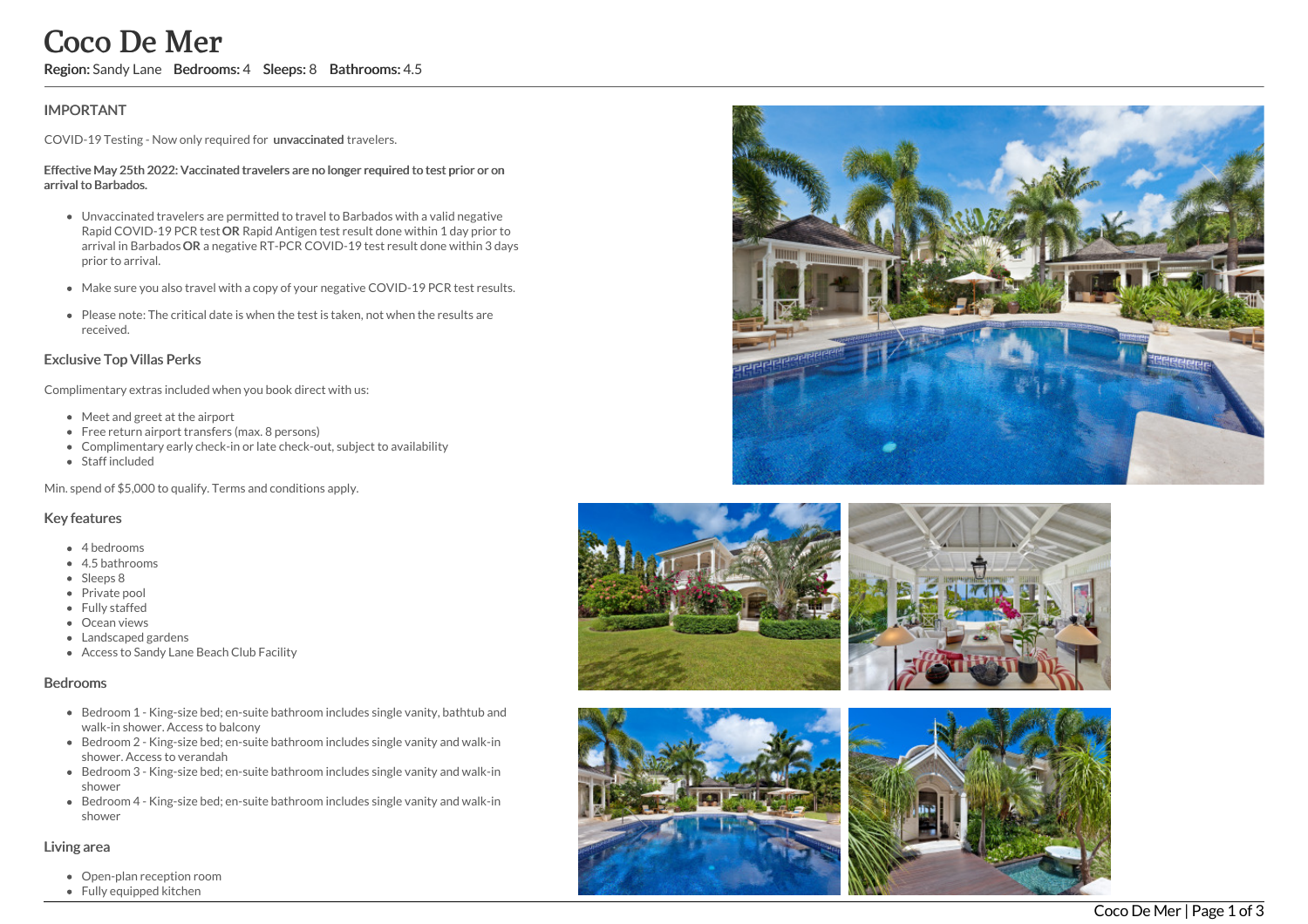- Dining table and chairs
- Tastefully furnished living room with flat-screen TV and comfortable sofas
- Additional living room with flat-screen TV and sofas

# Outside area

- Private pool
- Sunloungers
- Covered verandah with lounge area
- Covered verandah with dining table and chairs
- Gazebo with table and chairs
- Entrance to villa over fresh water moat
- Landscaped gardens

## Home entertainment

• Flat-screen TVs in living area

# General

- Air conditioning in bedrooms
- Ceiling fans throughout
- Complimentary wifi
- $\bullet$  Bedding and towels included
- Private parking
- Security system
- Access to Sandy Lane Beach Club Facility (includes beach cabana, chaise lounges and umbrellas)

## **Staff**

- Housekeeper
- Laudress
- Cook
- Villa Manager